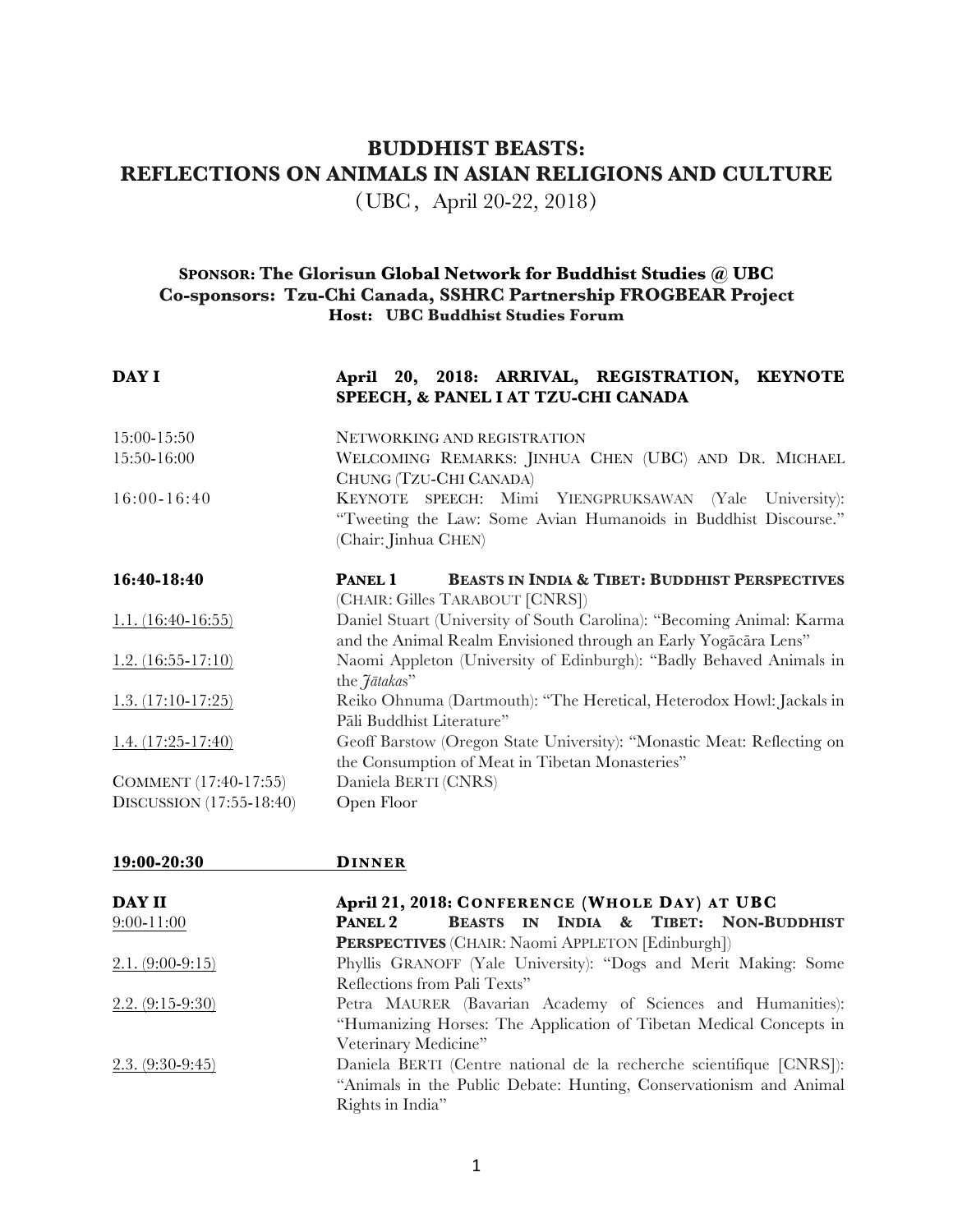| $2.4. (9:45-10:00)$        | Gilles TARABOUT (Centre national de la recherche scientifique [CNRS]):<br>"Compassion for Animals in Indian Law Courts"                                                                       |
|----------------------------|-----------------------------------------------------------------------------------------------------------------------------------------------------------------------------------------------|
| COMMENT (10:00-10:15)      | Reiko OHNUMA (Dartmouth)                                                                                                                                                                      |
| DISCUSSION (10:15-11:00)   | Open Floor                                                                                                                                                                                    |
|                            |                                                                                                                                                                                               |
| $11:00-11:15$              | <b>TEA/COFFEE BREAK</b>                                                                                                                                                                       |
| $11:15 - 12:25$            | BEASTS IN JAPAN: BUDDHIST AND NON-BUDDHIST<br>PANEL 3<br>PERSPECTIVES (CHAIR: MIMI YIENGPRUKSAWAN [Yale])                                                                                     |
| $3.1. (11:15-11:30)$       | Bernard FAURE (Columbia University): "Vulpine Religion: Animal,<br>Human, and Divine Foxes in East Asia"                                                                                      |
| $3.2. (11:30-11:45)$       | Barbara AMBROS (UNC Chapel Hill): "Buddhism and Meat-Eating in<br>Contemporary Japan."                                                                                                        |
| COMMENT (11:45-12:00)      | Robert SHARF (Berkeley)                                                                                                                                                                       |
| DISCUSSION $(12:00-12:25)$ | Open Floor                                                                                                                                                                                    |
|                            |                                                                                                                                                                                               |
| 12:30-14:00                | <b>LUNCH BREAK</b>                                                                                                                                                                            |
| 14:00-15:45                | PANEL 4 BEASTS IN CHINA: BUDDHIST PERSPECTIVES (CHAIR:<br>Michael NYLAN [Berkeley])                                                                                                           |
| $4.1. (14:00-14:15)$       | Mylinda SUN (Tsinghua University): "An Analysis of the Images of Birds as<br>Shown in the Illustrations of Western Pure Land Sutra in the Sichuan Area,<br>under the Tang and Five Dynasties" |
| 4.2. $(14:15-14:30)$       | Koichi SHINOHARA (Yale): "Animals in Chinese Buddhist Monastic<br>Biographies"                                                                                                                |
| $4.3. (14:30-14:45)$       | Jeehee HONG (McGill University): "Seeing and Hearing through the<br>Monkey in Chan Visual Culture and Beyond"                                                                                 |
| COMMENT (14:45-15:00)      | Ben BROSE (Michigan)                                                                                                                                                                          |
| DISCUSSION (15:00-15:45)   | Open Floor                                                                                                                                                                                    |
|                            |                                                                                                                                                                                               |
| $15:45 - 16:00$            | <b>TEA/COFFEE BREAK</b>                                                                                                                                                                       |
| 16:00-18:00                | PANEL 5<br>BEASTS IN CHINA: BUDDHIST AND NON-BUDDHIST<br>PERSPECTIVES (CHAIR: Robert SHARF [Berkeley])                                                                                        |
| $5.1. (16:00-16:15)$       | Michael NYLAN (University of California, Berkeley): "Humans as Beasts<br>and Gods in Pre-Buddhist China"                                                                                      |
| 5.2. $(16:15-16:30)$       | Richard LYNN (University of Toronto): "Birds and Beasts in the <i>Zhuangzi</i> ,<br>Interpreted by Guo Xiang and Cheng Xuanying"                                                              |
| 5.3. $(16:30-16:45)$       | Huaiyu CHEN (Arizona State University): "Demons, Converts, and<br>Protectors: The Changing Images of Serpents in Medieval Chinese<br>Religions"                                               |

5.4. (16:45-17:00) Ben BROSE (University of Michigan): "Taming the Monkey: Reinterpreting the *Journey to the West* in Early Twentieth-Century China"  $COMMENT (17:00-17:15)$  Jeehee HON<br>DISCUSSION  $(17:15-18:00)$  Open Floor DISCUSSION  $(17:15-18:00)$ 

**18:00-20:00 DINNER**